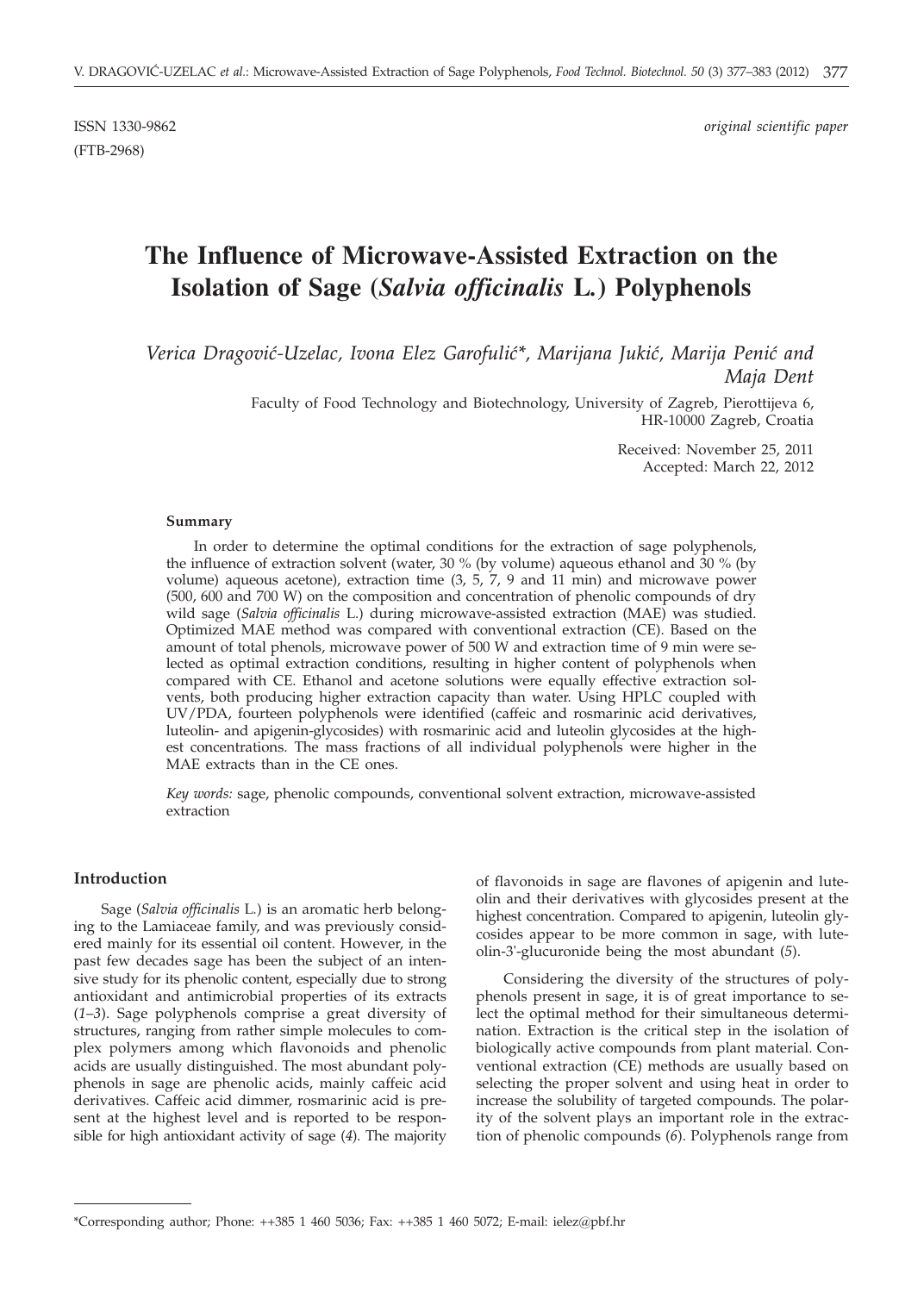polar to non-polar ones, thus a wide range of solvents has been used for their extraction. They are extracted from the matrix using organic solvents such as water, ethanol/water and acetone/water mixtures (*7*,*8*). These methods often demand longer extraction time, larger amount of solvent, and carry the risk of thermal degradation of biologically active compounds. Because of the above-mentioned drawbacks, new methods of extraction have been used such as ultrasound-assisted extraction, supercritical carbon dioxide extraction and microwave-assisted extraction (MAE).

Microwave-assisted processes are among several dominant trends of the 'green chemistry', applying the accelerated microwave irradiation as an alternative reaction condition in chemical processes. The presence of microwaves greatly improves the rate of many chemical processes with strong reduction of the reaction time, through which dual goals, environmental protection and economic benefit, can be achieved. Microwave-assisted extraction is a process that uses microwave energy to heat the solvent in contact with the sample in order to partition the analytes from the sample matrix into the solvent (*9*). Because of a different heating mechanism than the one in conventional extraction, MAE can result in a yield increase in shorter time at the same temperature using less solvent. The principle of heating using microwave energy is based on its direct impact on polar solvents and is governed by two mechanisms: ionic conduction and dipole rotation (*10*). Dipole rotation means realignment of the dipoles with the applied field, while ionic conduction occurs in a solution containing ions when electromagnetic field is applied (*11*). In order to heat rapidly under microwave radiation, the solvent must have high both dielectric constant and dissipation factor, *i.e.* the ability to absorb microwave energy and pass it on as heat to the surrounding molecules (*12*). Dissipation factor is given by the equation (*13*):

$$
\tan \delta = \varepsilon^{\prime\prime}/\varepsilon^{\prime} \tag{1/}
$$

where  $\varepsilon'$  is the dielectric loss, indicating the efficiency with which electromagnetic radiation is converted into heat, and  $\varepsilon'$  is the dielectric constant describing the ability of molecules to be polarized by the electric field. Consequently, polar solvents and ionic solutions (acids) will strongly absorb microwave energy because of their permanent dipole moment, while non-polar solvents will not heat up when exposed to microwaves. The efficiency of the MAE depends on the used solvent, duration of the process, applied temperature and microwave power. The proper selection of these parameters is strongly dependent on the properties of the sample and target compounds.

In the past few years, there has been a growing trend to find new extraction methods based on the principles of green chemistry. Many reports have been published on the application of MAE of secondary plant metabolites (*14*–*18*). Considering the lack of published reports about the application of MAE for the isolation of sage polyphenols, the aim of this research is to study the influence of extraction solvent, time and microwave power on the composition and concentration of phenolic compounds during MAE in order to determine optimal conditions for the extraction of sage polyphenols. The optimized MAE method was compared with CE of wild sage polyphenols.

### **Materials and Methods**

# *Chemicals and standards*

Ethanol and acetone used for the extraction were of analytical grade, purchased from Gram-Mol (Zagreb, Croatia). Anhydrous sodium carbonate was obtained from Kemika (Zagreb, Croatia) and the Folin-Ciocalteu reagent from Merck (Darmstadt, Germany). Solvents used in high- -performance liquid chromatography (ethanol, acetonitrile, formic acid) were of HPLC grade and purchased from Sigma-Aldrich (Steinheim, Germany).

All phenolic acid (rosmarinic, caffeic, syringic acids) and flavonoid (luteolin-3'-glucoside and apigenin-7-glucoside) standards were purchased from Sigma-Aldrich. All standards were prepared as stock solutions in 30 % (by volume) aqueous ethanol at concentrations (in mg/mL): rosmarinic acid 0.5, caffeic and syringic acids 2, apigenin-7-glucoside and luteolin-3'-glucoside 1. Working standard solutions were prepared by diluting stock standards in 30 % aqueous ethanol to yield concentrations ranging between 0.042 and 0.167 mg/mL for phenolic acids and apigenin-7-glucoside. Concentration range for luteolin-3'- -glucoside was between 0.083 and 0.333 mg/mL.

#### *Plant material*

Wild sage (*Salvia officinalis* L.) was collected in its natural habitat, in Pučišća, on the island of Brač in Croatia during August 2008. Plant material was identified and confirmed in the Laboratory for Biology and Microbial Genetics at the Faculty of Food Technology and Biotechnology, University of Zagreb. The sage leaves were separated from the wooden stem and dried immediately after harvesting in a shady and well-aired place for two weeks. Then, the dry plant material was packed in paper bags and kept in a dark and dry place. Before analysis dry sage was homogenized in a house blender (Mixy, Zepter International, Milan, Italy).

# *Extraction of phenolics*

#### Conventional extraction

The phenolic compounds in dry wild sage were extracted according to the previous laboratory research of the influence of extraction solvent (distilled water, 30, 50 and 70 % aqueous ethanol and acetone solutions), temperature (from 60 to 90  $^{\circ}$ C) and extraction time (30, 60 and 90 min) on the composition and concentration of wild sage phenolic compounds (results not shown). The highest mass fraction of total phenols was obtained under the following extraction conditions: extraction temperature of 80 °C and extraction time of 30 min. Using 30 % aqueous solution of ethanol and acetone, similar mass fractions were obtained and therefore both extraction solvents were chosen as efficient for the extraction of sage phenols. Although distilled water was not found to be effective solvent for conventional extraction, it was used in this research along with 30 % aqueous ethanol and acetone solutions, in order to investigate its influence on the microwave-assisted extraction and compare it to the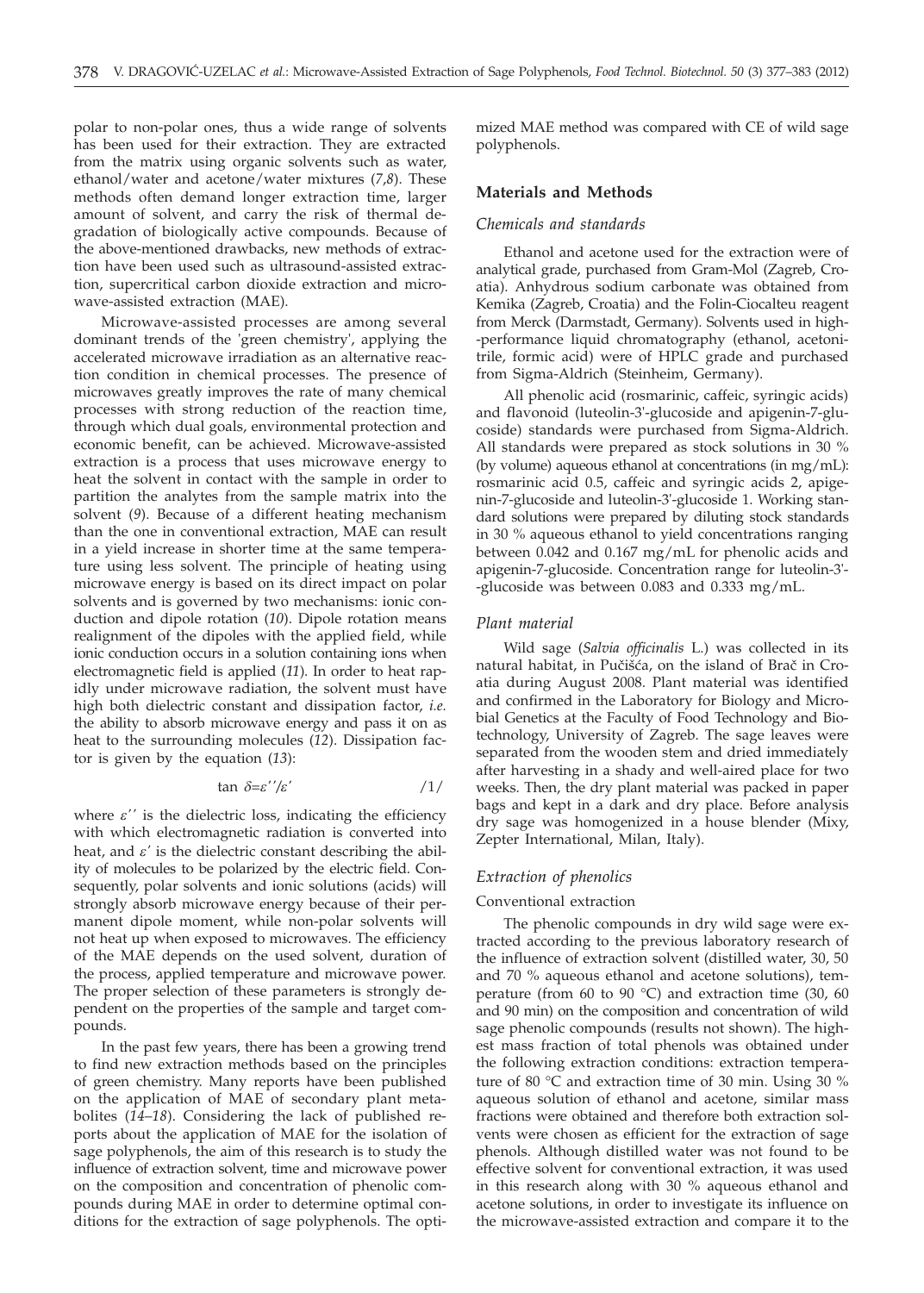one in the conventional extraction. The extraction of polyphenols was performed as follows: (1±0.001) g of crushed dried sage leaves was mixed with 45 mL of appropriate solvent in 100-mL Erlenmeyer flask and refluxed in water bath at 80 °C for 30 min. The obtained extracts were cooled, filtered through Whatman no. 40 filter paper (Whatman International Ltd., Kent, UK), placed in volumetric flasks and made up to 50 mL with an appropriate solvent. All extracts were stored at –18 °C in inert gas atmosphere until analysis.

#### Microwave-assisted extraction

For MAE a single-mode focused microwave reactor (Milestone, Start S Microwave Labstation for Synthesis, Bergamo, Italy) operating at 2450 MHz with adjustable microwave power output was used. General extraction parameters were: time required to achieve extraction temperature 2 min, stirring 50 %, ventilation after extraction 1 min. Samples  $((1\pm 0.001)$  g) were mixed with the same solvents (45 mL) used in the conventional extraction in round-bottom flasks.

Extraction was carried out at constant temperature of 80 °C using three different solvents (distilled water, 30 % aqueous ethanol, and 30 % aqueous acetone) and various microwave power levels (500, 600 and 700 W) and extraction time (3, 5, 7, 9 and 11 min). Afterwards, the extracts were cooled, filtered through Whatman no. 40 filter paper (Whatman International Ltd.), transferred in 50-mL volumetric flasks made up with an appropriate solvent, and stored at  $-18$  °C in inert gas atmosphere until analysis.

All extracts obtained using CE and MAE were prepared in duplicate and were used for both spectrophotometric determination of total phenols and determination of individual phenols using HPLC.

#### *Total phenolic content determination*

Total phenolic (TP) content of the extracts was determined by Folin-Ciocalteu method, according to the procedure of Ough and Amerine (*19*) with some modifications. The aliquots (250  $\mu$ L) of each extract were added to 25-mL volumetric flasks followed by the addition of 15 mL of distilled water, 1.25 mL of Folin-Ciocalteu reagent and 3.75 mL of saturated sodium carbonate, and were made up to 25 mL with the appropriate solvent used for the extraction. The absorbance was measured at 765 nm after tempering in water bath at 50 °C for 30 min. All determinations were carried out in duplicate. The TP content was calculated according to the rosmarinic acid standard calibration curve (y=0.0011x,  $R^2$ =0.991) and expressed as mg of rosmarinic acid equivalents (RAE) per g of dry sage±standard deviation (S.D.).

#### *HPLC analysis*

Separation of phenolics was performed by HPLC, using a Varian ProStar System (Varian Inc., Palo Alto, CA, USA) equipped with a ProStar Solvent Delivery Module 230, Injector Rheodyne 7125, ProStar 330 UV/VIS photo diode array detector. Chromatographic separation was performed on a Zorbax ODS C18 column (250×4.6 mm i.d.,  $5 \mu m$  particle size) including Zorbax ODS C18 guard column (10×4.6 mm i.d.,  $5 \mu m$  particle size) (Agilent Technologies, Palo Alto, CA, USA). The solvent composition and used gradient conditions had been described previously by Fecka and Turek (*20*) with modification considering the amount of formic acid in mobile phases. For gradient elution, instead of 5 % formic acid, mobile phase A contained 3 % formic acid in acetonitrile (by volume) and mobile phase B contained 3 % formic acid in water (by volume). The following gradient was used: 0–25 min, from 10 % A, 90 % B to 40 % A, 60 % B; 25–30 min, from 40 % A, 60 % B to 70 % A, 30 % B; 30–35 min, from 70 % A, 30 % B to 10 % A, 90 % B. Operating conditions were: constant flow rate 0.9 mL/min, column temperature 20 °C, injection volume 20  $\mu$ L, UV-photo diode array detection at 278 and 340 nm.

Identification of phenolic compounds was carried out by comparing retention times  $(t<sub>R</sub>)$  and spectral data of separated peaks with those of authentic standards. Quantification was done using calibration curves of standards (caffeic acid:  $y=430358x$ ,  $R^2=0.980$ ; rosmarinic acid:  $y=$ 204324x, R<sup>2</sup>=0.981; syringic acid: y=634804x, R<sup>2</sup>=0.978; luteolin-3'-glucoside: y=164772x, R<sup>2</sup>=0.998; apigenin-7--glucoside:  $y=300345x$ ,  $R^2=0.995$ ). For those compounds lacking reference standards, identification was done according to the  $t_{R}$ , polarity and characteristic spectra of sage polyphenols as reported previously (*5*,*20*,*21*). Vanillic acid was quantified using syringic acid calibration curve, sagerinic acid and salvianolic acid K and I using rosmarinic acid calibration curve, luteolin glycosides were quantified as luteolin-3'-glucoside and apigenin-7-glucuronide as apigenin-7-glucoside. All determinations were done in duplicate and the results were expressed as mean values±standard deviations (S.D.).

#### *Statistical analysis*

The data were analysed using STATISTICA v. 9 (Stat-Soft Inc, Tulsa, OK, USA). The results of the total phenolic determination were analysed by two-way analysis of variance (ANOVA) with the extraction time and the type of solvent at the set microwave power being the two parameters and the mass fraction of total phenols being the response variable. Also, the results of the HPLC analysis were statistically analyzed by two-way ANOVA with the extraction type and solvent being the two parameters and the mass fraction of phenolic compounds (phenolic acids and flavonoids) being the response variable.

#### **Results and Discussion**

## *Total phenolic content*

The TP content of sage extracts obtained with CE and MAE with three different solvents (distilled water, 30 % (by volume) aqueous ethanol and 30 % (by volume) aqueous acetone) was determined by the Folin- -Ciocalteu method and the results are shown in Table 1.

CE of sage phenols was carried out at 80 °C for 30 min using the 30 % aqueous ethanol, 30 % aqueous acetone and distilled water as extraction solvents. The highest extraction yield was obtained using 30 % aqueous acetone as extraction solvent ((46.5±0.6) mg of RAE per g), followed by 30 % aqueous ethanol  $((41.2\pm 0.3)$  mg of RAE per g), while water extracts had the lowest amount of total phenols  $((33.5\pm0.5)$  mg of RAE per g).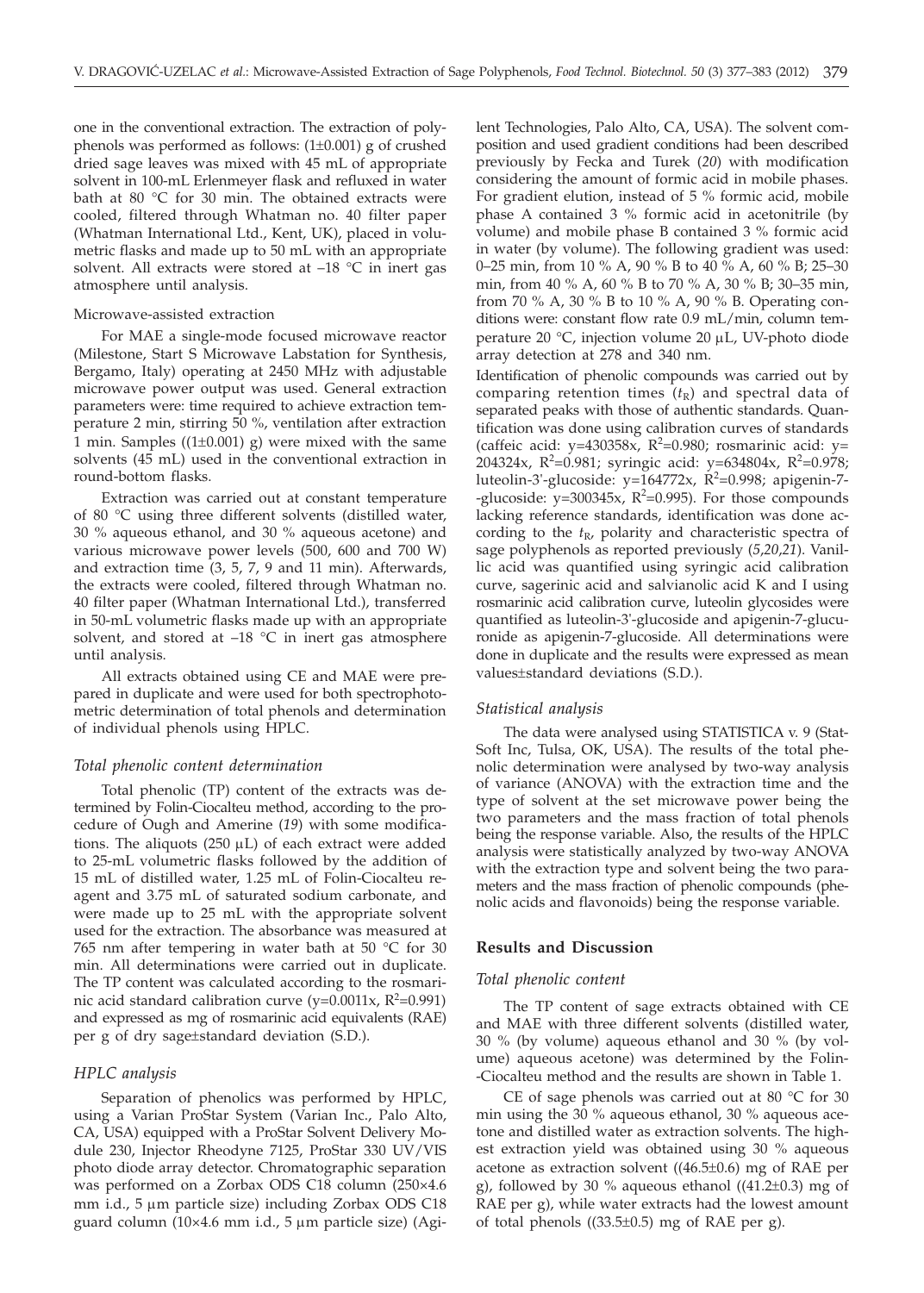| Extraction |      | <b>Extraction solvents</b> |                |                |  |
|------------|------|----------------------------|----------------|----------------|--|
|            |      | 30 % ethanol 30 % acetone  |                | water          |  |
|            |      | $RAE/(mg/g)\pm S.D.$       |                |                |  |
| <b>CE</b>  |      | $41.2 \pm 0.3$             | $46.5 + 0.6$   | $33.5 \pm 0.5$ |  |
| <b>MAE</b> |      |                            |                |                |  |
| Power      | Time |                            |                |                |  |
| W          | min  |                            |                |                |  |
| 500        | 3    | $35.2 \pm 0.3$             | $36.6 \pm 1.3$ | $23.5 \pm 1.0$ |  |
|            | 5    | $39.7 \pm 0.1$             | $41.7 \pm 0.9$ | $27.7 \pm 0.8$ |  |
|            | 7    | $38.0 \pm 1.3$             | $39.1 \pm 1.3$ | $28.5 \pm 0.6$ |  |
|            | 9    | $47.0 + 0.3$               | $52.1 + 1.0$   | $36.7 \pm 0.1$ |  |
|            | 11   | $45.9 + 0.2$               | $47.6 + 0.6$   | $24.1 \pm 0.7$ |  |
| 600        | 3    | $43.1 + 0.3$               | $46.6 + 0.8$   | $35.1 + 0.1$   |  |
|            | 5    | $44.7 + 0.3$               | $48.4 + 1.0$   | $31.7 \pm 0.3$ |  |
|            | 7    | $42.1 + 0.6$               | $43.2 \pm 0.9$ | $34.6 \pm 0.5$ |  |
|            | 9    | $40.8 \pm 0.5$             | $39.3 + 0.6$   | $32.2 \pm 0.4$ |  |
|            | 11   | $38.1 \pm 0.8$             | $37.1 \pm 1.1$ | $30.8 \pm 0.5$ |  |
| 700        | 3    | $43.8 + 1.0$               | $42.0 \pm 0.9$ | $25.1 \pm 0.1$ |  |
|            | 5    | $44.1 \pm 0.9$             | $45.0 \pm 0.5$ | $31.6 \pm 0.2$ |  |
|            | 7    | $39.1 \pm 0.6$             | $38.5 \pm 0.6$ | $33.3 \pm 0.5$ |  |
|            | 9    | $35.3 \pm 0.3$             | $37.1 \pm 0.6$ | $34.1 \pm 0.2$ |  |
|            | 11   | $31.7 \pm 0.3$             | $32.5 \pm 0.8$ | $33.5 \pm 0.2$ |  |

Table 1. Total phenols<sup>a</sup> in sage extracts obtained by conventional extraction (CE) and microwave-assisted extraction (MAE) with three different solvents

a mean of duplicate analyses of each extracted duplicate (*N*=4) Results are given in mg of rosmarinic acid equivalent (RAE) per gram of dry sage±standard deviation (S.D.)

Constant temperature of 80 °C, used in MAE, was selected upon previous research showing an increase in total phenolic content when applying higher temperature. Generally, higher temperature increases desorption of the analyte from plant matrix, but can also lead to degradation if not selected properly. According to Huang and Zhang (*16*) the optimal temperature for MAE of quercetin from guava is 100 °C. Also, Inglett *et al.* (*22*) reported the increase in phenolic content of buckwheat when applying temperatures higher than 50 °C.

First, a lower microwave power of 500 W was applied at constant temperature of 80 °C for the extraction of sage polyphenols. The amount of total phenols increased with longer time of extraction, giving the highest yield at 9 min and decreasing at 11 min with all extraction solvents. The highest mass fraction of TP was obtained using 30 % aqueous acetone as extraction solvent ( $(52.1\pm)$ 1.0) mg of RAE per g), followed by 30 % aqueous ethanol ((47.0±0.3) mg of RAE per g), while water extracts had the lowest mass fraction of TP ((36.7±0.1) mg of RAE per g). These results are in accordance with microwave theory that microwave-transparent solvents are more efficient than microwave-absorbing ones. Water has the highest dielectric constant of all common solvents but has lower dissipation factor, meaning that it absorbs microwave energy at higher rate than the system dissipates the heat. Acetone and ethanol have high both dielectric

constant and dissipation factor and, therefore, are more efficient solvents for MAE (*9*). This can be one of the reasons why both ethanol and acetone have higher extraction capacity than water.

Higher microwave power of 600 W enhanced the extraction of polyphenols, giving high extraction yield in short time so the mass fraction of TP was the highest after 5 min when using 30 % ethanol and acetone extracts ( $(44.7\pm0.3)$  and  $(48.4\pm1.0)$  mg of RAE per g), while in water extracts the highest extraction yield of  $(35.1\pm$ 0.1) mg of RAE per g was obtained after 3 min. When applying longer extraction time, the extraction yield decreased with all solvents. Statistical analysis showed a significant influence  $(p<0.05)$  of both extraction solvent and time on the amount of TP at microwave power of 500 and 600 W (Table 2).

Table 2. Influence of extraction time (3, 5, 7, 9 and 11 min) and type of solvent (30 % aqueous ethanol, 30 % aqueous acetone and distilled water) used in MAE at different values of microwave power on the amount of total phenols

| Microwave power/W Source of variation |         | $F_{\rm exp}$ | p-value                |
|---------------------------------------|---------|---------------|------------------------|
|                                       | time    | 9.03          | $0.00462^{\text{a}}$   |
| 500                                   | solvent | 39.32         | 0.00007 <sup>a</sup>   |
|                                       | time    | 4.61          | $0.03179$ <sup>a</sup> |
| 600                                   | solvent | 30.82         | $0.00017^a$            |
|                                       | time    | 1.09          | 0.42200                |
| 700                                   | solvent | 4.27          | 0.05470                |

 $a$ significant differences obtained at  $p \le 0.05$ 

At microwave power of 700 W, the amount of TP in ethanol and acetone extracts was almost similar to the one at 600 W. The highest mass fractions were obtained after 5 min of extraction,  $(44.1\pm0.9)$  mg of RAE per g in 30 % ethanol and  $(45.1\pm0.5)$  mg of RAE per g in 30 % acetone extracts. At longer extraction time, the loss of polyphenols was greater when compared to the results at 600 W and especially those at 500 W. Only in water extracts, there was an increase in TP amount with longer extraction time, so the highest mass fraction was obtained after 9 min of extraction. At this microwave power (700 W), statistical analysis showed no significant influence (p>0.05) of the used solvent and extraction time on the amount of TP (Table 2).

Other authors have also done research on the influence of microwave power and time on MAE, reporting the microwave power and extraction time as two factors that influence each other to a great extent. There are two approaches: low or moderate power with long exposure and high power with short exposure, but the former is considered to be a wiser choice since high microwave power can reduce purity of the extract (*12*). On the other hand, extraction time varies depending of the extracted analyte, plant material and extraction solvent. Using polarsolvents with high dielectric constant (water, ethanol, methanol and acetone) during longer extraction time can result in degradation of the analyte, as microwave radiation causes rapid temperature increase of these solvents (*14*,*15*,*23*). At lower microwave power (500 W), the highest extraction yield was obtained after 9 min of ex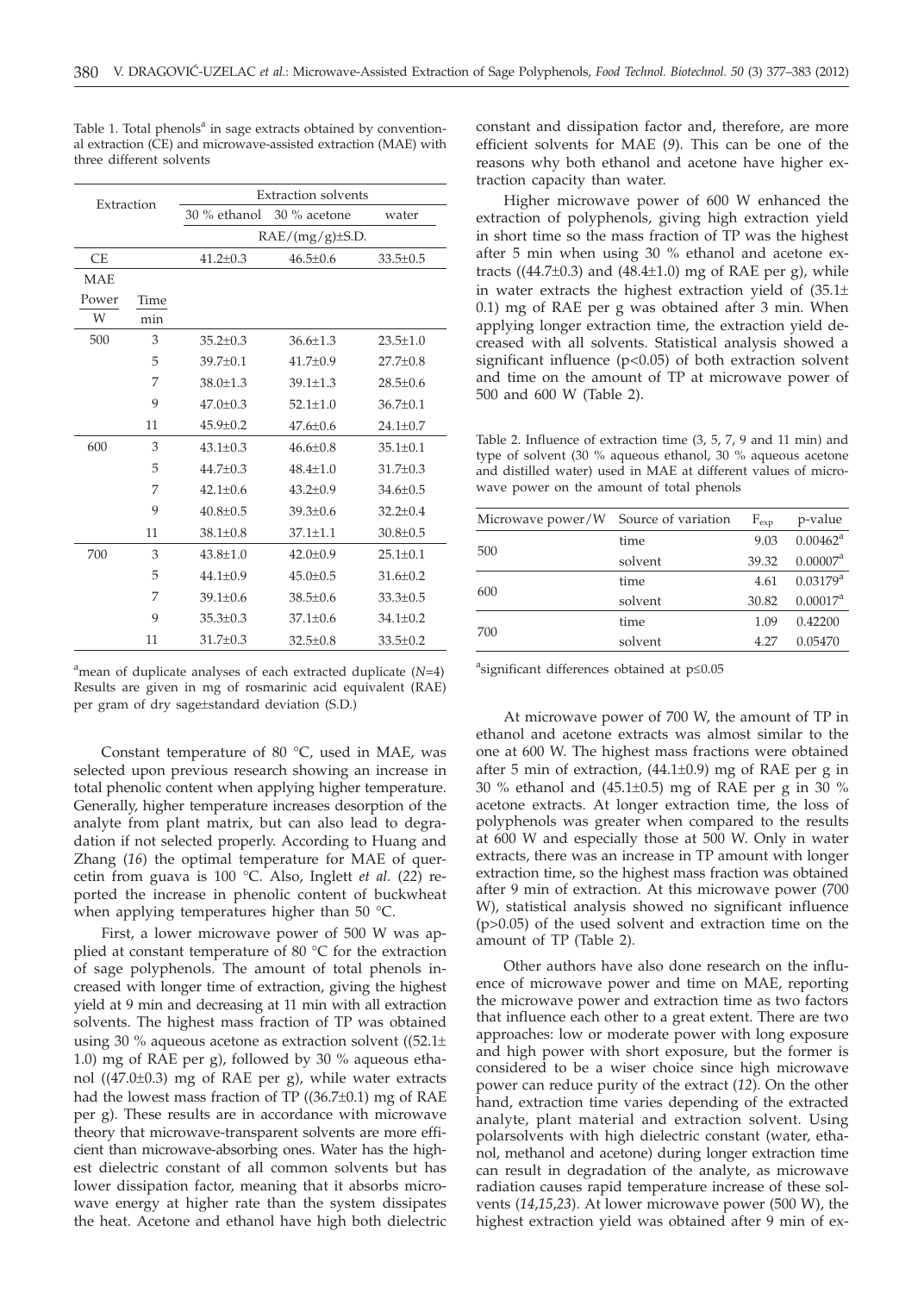traction, while at higher power of 600 and 700 W, similar concentrations were obtained after 5 min, although slightly lower than those at 500 W after 9 min.

Generally, microwave power higher than 500 W did not increase the amount of TP. Therefore, because of the energy savings and high extraction yield, microwave power of 500 W was selected as optimal for MAE. The obtained results are in accordance with the findings of other authors. Latha (*17*) reported that the amount of extracted embelin from *Embelia ribes* did not change significantly when applying microwave power of 300 and 450 W, but higher power of 450 W reduced the purity of the extract.

At microwave power of 500 W, the highest mass fraction of TP was obtained after 9 min, so the selected optimal extraction parameters for the isolation of phenols from dry sage leaves at constant temperature of 80 °C were: microwave power 500 W and extraction time 9 min.

Under all applied extraction conditions (microwave power, time), the influence of extraction solvent was the same, *i.e.* the highest fraction of TP was obtained in 30 % aqueous acetone, followed by 30 % aqueous ethanol and then water. Using aqueous ethanol and acetone as extraction solvents resulted in almost similar extraction yield under all conditions except the ones selected as optimal, when the TP amount was (52.1±1.0) mg of RAE per g in acetone and (47.0±0.3) mg of RAE per g in ethanol extracts.

When comparing the amount of TP in the extracts obtained by MAE under optimal conditions with those obtained by CE, the CE extracts had lower amount of phenolic compounds than MAE extracts. This is in accordance with previous reports that MAE results in higher extraction yield when compared to CE. Proestos and Komaitis (*24*) reported that the amounts of TP in aromatic herbs (*Styrax officinalis, Origanum dictamnus, Rosmarinus officinalis, Origanum majorana, Teucrium polium* and *Vitex agnus-cactus*) obtained by MAE in 4 min were comparable to those obtained by CE in 2 h.

Generally, using the MAE at  $80^{\circ}$ C and microwave power 500 W for 9 min, the amounts of extracted TP were higher than those obtained by CE at 80 °C for 30 min. Microwaves enhanced the extraction of sage polyphenols, resulting in higher extraction yield after 9 min than the one using the CE for 30 min.

#### *Individual polyphenolic content*

MAE extracts obtained under optimal conditions (80 °C, 500 W, 9 min) using three different solvents (30 % aqueous ethanol, 30 % aqueous acetone and distilled water) and CE extracts were analysed using HPLC analysis with UV/VIS PDA detection in order to determine the influence of microwaves on the content of individual phenols. HPLC chromatograms of sage extracts obtained by MAE under optimal conditions with three different solvents are shown in Fig. 1. Seven phenolic acids (vanillic, caffeic, syringic, sagerinic, rosmarinic, salvianolic K



**Fig. 1**. HPLC chromatogram (wavelength 280 nm) of sage polyphenols isolated by MAE using three different solvents: a) 30 % aqueous ethanol, b) 30 % aqueous acetone, c) distilled water. Peaks: 1. vanillic acid, 2. caffeic acid, 3. syringic acid, 4. 6-hydroxyluteolin-7-glucoside, 5. luteolin-7-glucuronide, 6. sagerinic acid, 7. luteolin-7-glucoside, 8. luteolin-3'-glucuronide, 9. apigenin-7-glucuronide, 10. apigenin-7-glucoside, 11. rosmarinic acid, 12. salvianolic acid K, 13. salvianolic acid I, 14. methyl rosmarinate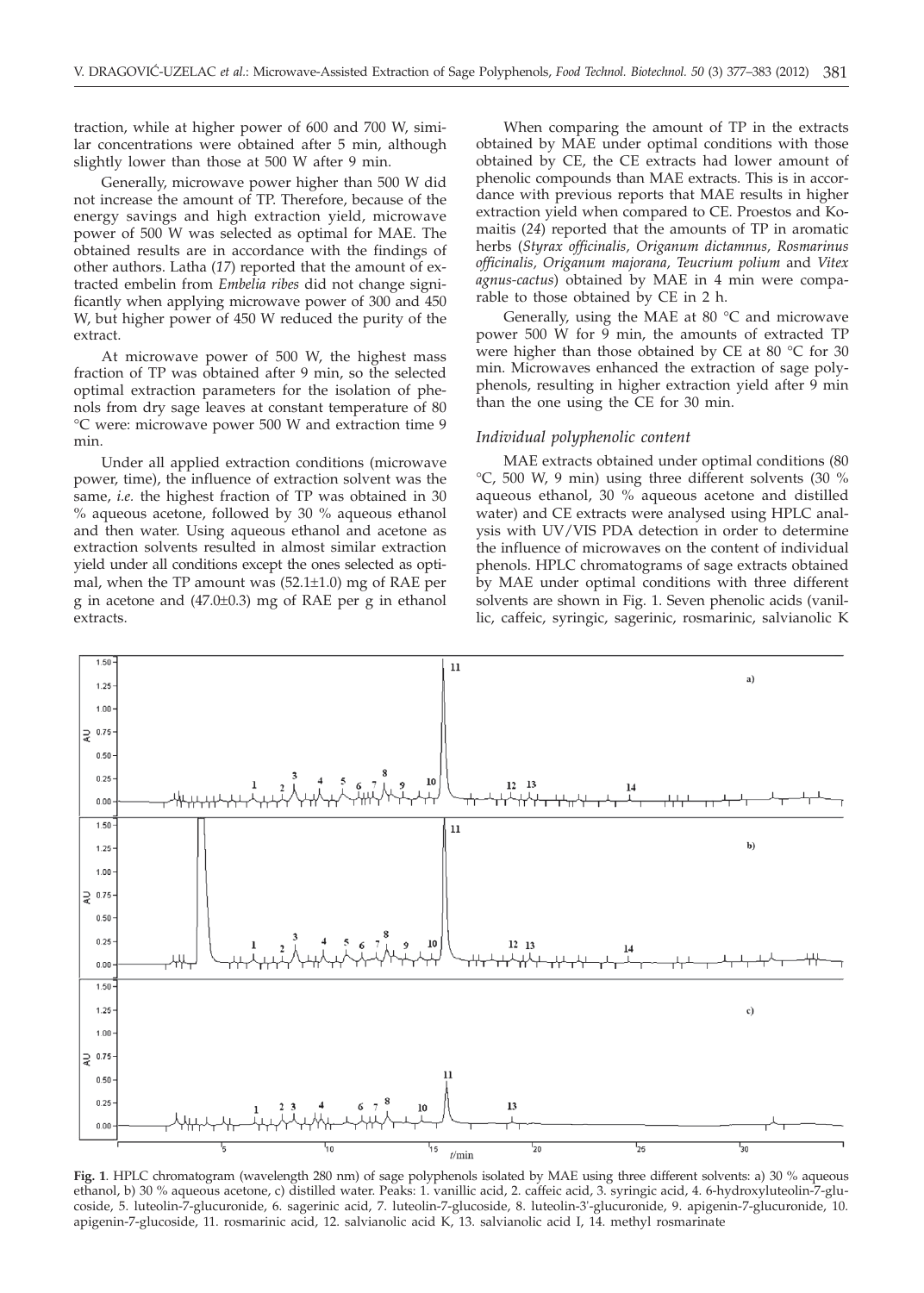and salvianolic I), methyl rosmarinate and six flavone glycosides (6-hydroxyluteolin-7-glucoside, luteolin-7-glucuronide, luteolin-7-glucoside, luteolin-3'-glucuronide, apigenin-7-glucuronide and apigenin-7-glucoside) were identified using retention times and spectra of authentic standards.

Quantification results of phenolic acids and flavonoids obtained by CE and MAE using three different solvents (30 % aqueous ethanol, 30 % aqueous acetone and distilled water) are shown in Table 3. The results of quantification are shown individually for rosmarinic acid as it was the most abundant compound in sage extracts, while the results for other identified phenolic acids (vanillic, caffeic, syringic, sagerinic, salvianolic K and salvianolic I) are shown as the sum because they were present in very low mass fractions. Methyl rosmarinate was present only in traces in all extracts and therefore was not quantified. Also, the results of quantification of flavonoids are expressed individually for 6-hydroxyluteolin-7- -glucoside and luteolin-3'-glucuronide, while other identified flavonoids (luteolin-7-glucuronide, luteolin-7-glucoside, apigenin-7-glucuronide and apigenin-7-glucoside) are shown as a sum due to their low mass fractions.

In the extracts obtained by CE mass fraction of rosmarinic acid was the highest in 30 % aqueous acetone extract ((14.6 $\pm$ 0.3) mg/g), followed by 30 % aqueous ethanol ( $(13.4\pm0.3)$  mg/g) and the lowest in the water extract  $((0.6\pm0.0)$  mg/g). Mass fraction of luteolin-3'-glucuronide was almost similar in ethanol and acetone extracts  $((2.4\pm0.1)$  to  $(2.6\pm0.1)$  mg/g), while in the water extract it was lower ( $(1.2\pm0.1)$  mg/g). All phenolic compounds were in significantly lower concentrations in water extracts and some of them were present only in traces (caffeic, syringic, sagerinic acid, luteolin-7-glucoside and glucuronide, apigenin-7-glucuronide and glucoside) and therefore could not be quantified.

In the extracts obtained by MAE under optimal conditions, mass fractions of all identified phenolic compounds were higher than in the extracts obtained with CE. Rosmarinic acid level was the highest in acetone extract ((35.0±0.2) mg/g), followed by ethanol ((32.3±0.6)

mg/g), while it was the lowest in the water extract  $((7.1\pm$ 0.2) mg/g). Luteolin glycosides were determined in almost the same amounts in both acetone and ethanol extracts, and in the lowest amount in water extracts. In water extracts, mass fractions of all phenolic compounds were low when compared to ethanol and acetone extracts, although microwaves enhanced the extraction, so the mass fractions of all identified phenols were higher in MAE than in CE extracts. Some compounds that were not identified in water extracts obtained by CE were determined in small amounts in MAE extracts (caffeic, syringic, sagerinic acid, luteolin-7-glucoside, and apigenin- -7-glucuronide). Statistical analysis showed a significant influence of extraction type on the content of other phenolic acids, 6-hidroxyluteolin-7-glucoside, luteolin-3'-glucuronide and total flavonoids (p<0.05) (Table 4). In all acetone extracts (both CE and MAE), a high peak was determined at the beginning of the chromatogram, with spectra that do not belong to polyphenol spectra. Therefore, the high mass fraction of TP in all acetone extracts may be the result of that compound reacting with Folin- -Ciocalteu reagent although it is not a polyphenol. Considering the above mentioned, using 30 % ethanol and acetone aqueous solutions as extraction solvents results in similar extraction yield, while water is not efficient solvent for the extraction of sage polyphenols. Since non-phenolic component was not present in the ethanol extract and both ethanol and acetone aqueous solutions have high extraction capacity, 30 % aqueous ethanol can be considered as more efficient solvent for the isolation of sage polyphenols. Statistical analysis showed significant influence of the extraction solvent on other phenolic acids (p<0.05) (Table 4).

Similar results have been reported by other authors, so Durling *et al*. (*8*) reported 55 to 70 % aqueous ethanol solutions as the most efficient solvents for the extraction of sage polyphenols. Wang *et al.* (*25*) compared extraction capacity of ethanol, methanol, acetone, acetonitrile and water for the extraction of rosmarinic and caffeic acids from sage, thyme, basil and lavender. All solvents had high extraction capacity, except for water, where the

|                                      | CE(80 °C, 30 min) |                |               |                | MAE (80 °C, 500 W, 9 min) |               |  |
|--------------------------------------|-------------------|----------------|---------------|----------------|---------------------------|---------------|--|
|                                      | 30 % ethanol      | $30\%$ acetone | water         | $30%$ ethanol  | 30 % acetone              | water         |  |
| Phenolic acids                       | w(mg/g)           |                |               |                |                           |               |  |
| rosmarinic acid                      | $13.4 \pm 0.3$    | $14.6 \pm 0.3$ | $0.6 \pm 0.0$ | $32.3 \pm 0.6$ | $35.0 \pm 0.2$            | $7.1 \pm 0.2$ |  |
| sum of other acids <sup>b</sup>      | $1.4 \pm 0.1$     | $1.0 \pm 0.1$  | $0.4 \pm 0.0$ | $2.6 \pm 0.1$  | $2.6 \pm 0.1$             | $1.8 \pm 0.1$ |  |
| Σ                                    | 14.8              | 15.6           | 1.0           | 34.8           | 37.6                      | 8.9           |  |
| Flavonoids                           |                   |                |               | w(mg/g)        |                           |               |  |
| 6-hidroxyluteolin-7-glucoside        | $1.1 \pm 0.1$     | $1.1 \pm 0.1$  | $1.0 \pm 0.0$ | $2.5 \pm 0.1$  | $2.5 \pm 0.1$             | $1.8 \pm 0.1$ |  |
| luteolin-3'-glucuronide              | $2.4 \pm 0.1$     | $2.6 \pm 0.1$  | $1.2 \pm 0.1$ | $7.5 \pm 0.2$  | $7.5 \pm 0.1$             | $3.8 \pm 0.1$ |  |
| sum of other flavonoids <sup>c</sup> | $1.9 \pm 0.1$     | $1.9 \pm 0.1$  | $0.1 \pm 0.0$ | $6.1 \pm 0.1$  | $6.0 \pm 0.0$             | $1.6 \pm 0.1$ |  |
| Σ                                    | 5.4               | 5.6            | 2.3           | 16.1           | 16.0                      | 7.2           |  |

Table 3. Phenolic acids<sup>a</sup> and flavonoids<sup>a</sup> determined in sage extracts obtained by conventional (CE) and microwave-assisted extraction (MAE) with three different solvents

<sup>a</sup> mean value of duplicate analyses of each extracted duplicate  $(N=4)$ <br><sup>b</sup>the sum of vanillic caffaic sympac segminic selvianolic acid K an

<sup>b</sup>the sum of vanillic, caffeic, syringic, sagerinic, salvianolic acid K and salvianolic acid I concentrations

<sup>c</sup>the sum of luteolin-7-glucuronide, luteolin-7-glucoside, apigenin-7-glucuronide and apigenin-7-glucoside concentrations Results are given in mg per g of dry sage±standard deviation